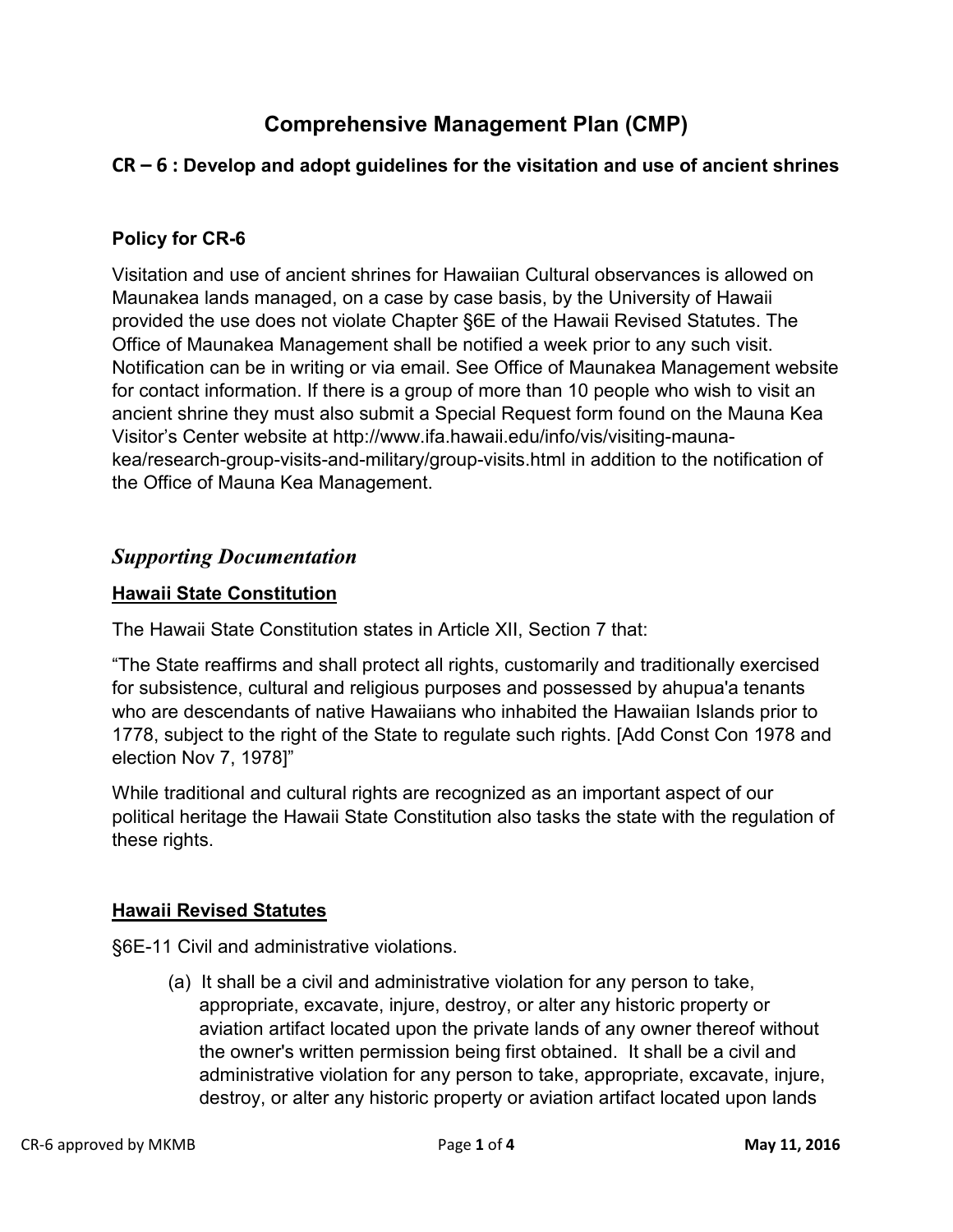owned or controlled by the State or any of its political subdivisions, except as permitted by the department, or to knowingly violate the conditions set forth in an approved mitigation plan that includes monitoring and preservation plans.

- (b) It shall be a civil and administrative violation for any person to knowingly take, appropriate, excavate, injure, destroy, or alter any burial site, or the contents thereof, located on private lands or lands owned or controlled by the State or any of its political subdivisions, except as permitted by the department, to knowingly fail to re-inter human remains discovered on the lands in a reasonable period of time as determined by the department, or to knowingly violate the conditions set forth in an approved mitigation plan that includes monitoring and preservation plans.
- (c) It shall be a civil and administrative violation for any person to take, appropriate, excavate, injure, destroy, or alter any historic property or burial site during the course of land development or land alteration activities to which section §6E-42 applies, without obtaining the required approval.
- (d) It shall be a civil and administrative violation for any person who inadvertently discovers a burial site to fail to stop work in the immediate area and report the discovery, as required by section §6E-43.6.
- (e) It shall be a civil and administrative violation for any person to knowingly glue together any human skeletal remains, label any human skeletal remains with any type of marking pen, or conduct any tests that destroy human skeletal remains, as defined in section §6E-2, except as permitted by the department.
- (f) Any person who violates this section shall be fined not more than \$10,000 for each separate violation. If the violator directly or indirectly has caused the loss of, or damage to, any historic property or burial site, the violator shall be fined an additional amount determined by the environmental court or an administrative adjudicative authority to be equivalent to the value of the lost or damaged historic property or burial site. Each day of continued violation of this provision shall constitute a distinct and separate violation for which the violator may be punished. Equipment used by a violator for the taking, propriation, excavation, injury, destruction, or alteration of any historic property or burial site, or for the transportation of the violator to or from the historic property or burial site, shall be subject to seizure and disposition by the State without compensation to its owner or owners.
- (g) Any person who knowingly violates this chapter with respect to burial sites shall also be prohibited from participating in the construction of any state or county funded project for ten years.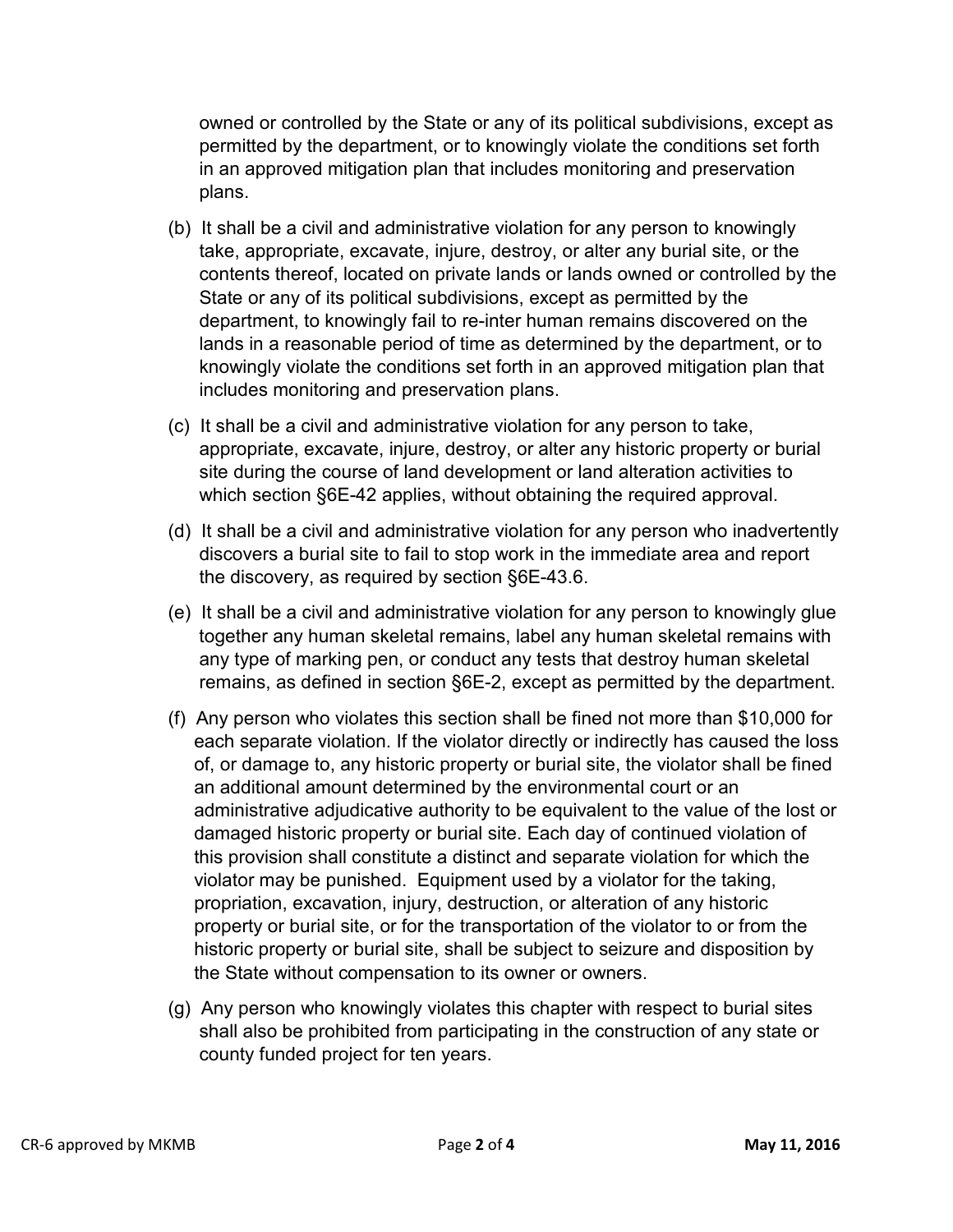- (h) Nothing in this section shall apply to land altering activities relating to family burial plots under section 441-5.5.
- (i) The civil and administrative penalties imposed pursuant to this chapter shall be in addition to the criminal penalties provided by this chapter and any other penalties that may be imposed pursuant to law. [L 1976, c 104, pt of §2; gen ch 1985; am L 1990, c 306, §8; am L 1992, c 113, §3; am L 1996, c 97, §8; am L 2003, c 104, §3; am L 2005, c 128, §3; am L 2006, c 38, §1 and c 45, §2

## **Department of Land and Natural Resources Administrative Rules**

#### *Natural Areas Reserve*

HAR 13‐209-4, prohibited activities within the Natural Area Reserve

The following activities are prohibited within a natural area reserve:

- (1) To remove, injure, or kill any form of plant or animal life, except game mammals and birds hunted according to department rules;
- (2) To introduce any form of plant or animal life, except dogs when permitted by hunting rules of the department and service animals accompanying their handlers;
- (3) To remove, damage, or disturb any geological or paleontological features or substances;
- (4) To remove, damage, or disturb any historic or prehistoric remains;
- (5) To remove, damage, or disturb any notice, marker, or structure;
- (6) To engage in any construction or improvement;

#### *Forest Reserve*

HAR 13-104-4, preservation of public property and resources.

The following activities are prohibited within a forest reserve:

- (1) To remove, injure, or kill any form of plant or animal life, either in whole or in part, except as authorized by the Board or authorized representative or as provided by rules of the Board;
- (2) To remove, damage, or disturb any natural feature or resource (e.g. natural stream beds) except as authorized by the board or its authorized representative;
- (3) To remove, damage, or disturb any historic or prehistoric remains;